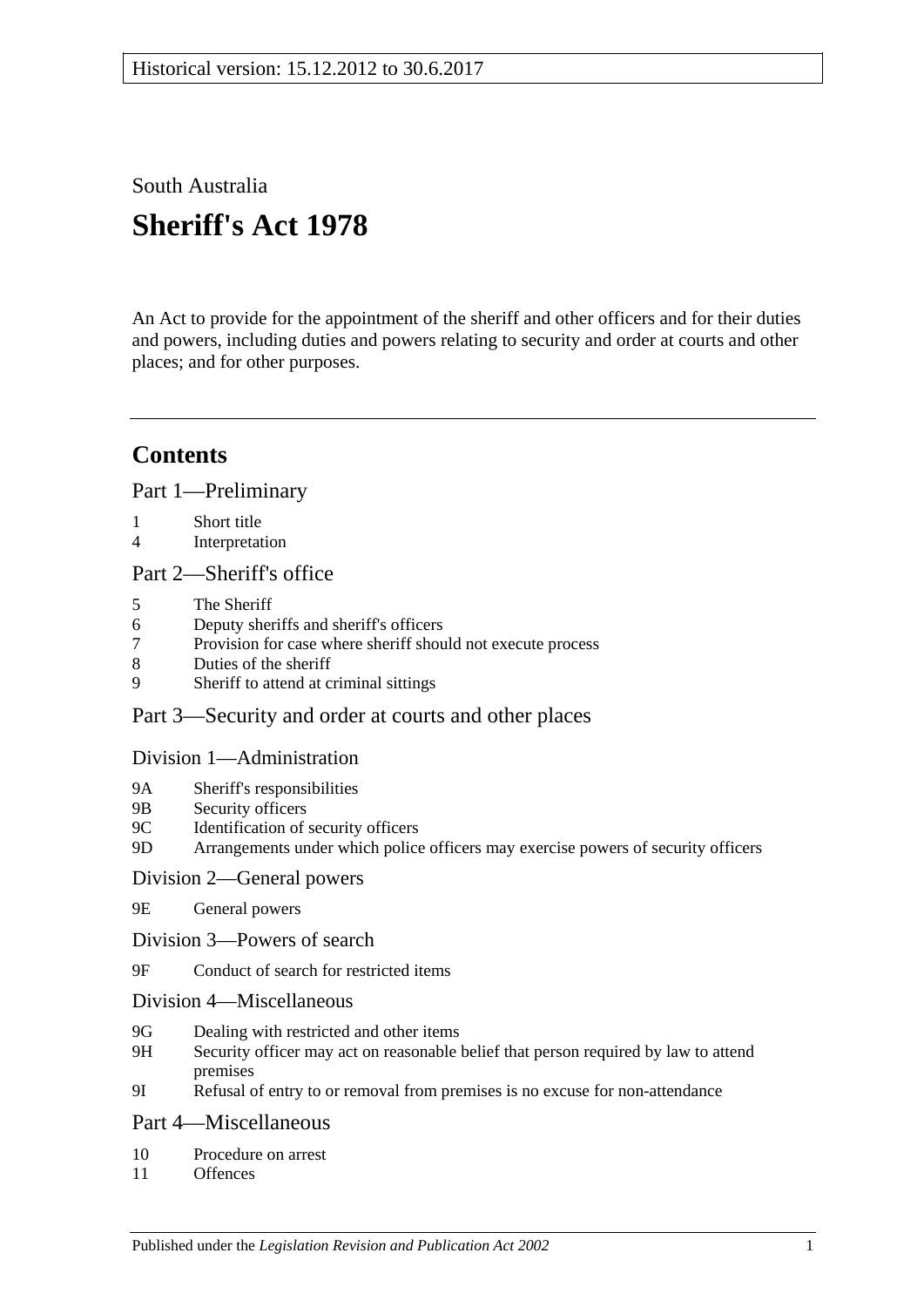#### **Sheriff's Act 1978—15.12.2012 to 30.6.2017 Contents**

- 12 [Immunity](#page-10-1)
- 14 [Sheriff not disqualified from being justice of the peace](#page-10-2)
- 15 [No licence required for the purpose of sheriff's sales](#page-10-3)
- 15A [Non-derogation](#page-10-4)
- 16 [Regulations](#page-10-5)

[Legislative history](#page-12-0)

#### <span id="page-1-0"></span>**The Parliament of South Australia enacts as follows:**

## **Part 1—Preliminary**

#### <span id="page-1-1"></span>**1—Short title**

This Act may be cited as the *Sheriff's Act 1978*.

#### <span id="page-1-2"></span>**4—Interpretation**

(1) In this Act, unless the contrary intention appears—

*Administrator* means the person for the time being holding or acting in the office of the State Courts Administrator under the *[Courts Administration Act](http://www.legislation.sa.gov.au/index.aspx?action=legref&type=act&legtitle=Courts%20Administration%20Act%201993) 1993*;

*court* means—

- (a) the Supreme Court; or
- (b) the District Court; or
- (ba) the Environment, Resources and Development Court; or
- (c) the Magistrates Court; or
- (d) the Youth Court of South Australia;

*judge* includes a magistrate or a justice;

*participating body* means—

- (a) a participating court within the meaning of the *[Courts Administration](http://www.legislation.sa.gov.au/index.aspx?action=legref&type=act&legtitle=Courts%20Administration%20Act%201993)  Act [1993](http://www.legislation.sa.gov.au/index.aspx?action=legref&type=act&legtitle=Courts%20Administration%20Act%201993)*;
- (b) a person or body declared by regulation to be a participating body;

*premises of a participating body* means any premises or place occupied by a participating body in connection with its operations (whether on a permanent or temporary basis) and includes any premises or place at which the body is conducting a view or inspection for the purposes of proceedings;

#### *principal officer*—

- (a) in relation to a participating body that is a participating court within the meaning of the *[Courts Administration Act](http://www.legislation.sa.gov.au/index.aspx?action=legref&type=act&legtitle=Courts%20Administration%20Act%201993) 1993*—means the judicial head of the participating court;
- (b) in relation to any other participating body—means the officer designated by regulation as the principal officer of the body for the purposes of this Act;

*proceedings* includes any form of inquiry, examination or proceeding conducted by or before a participating body;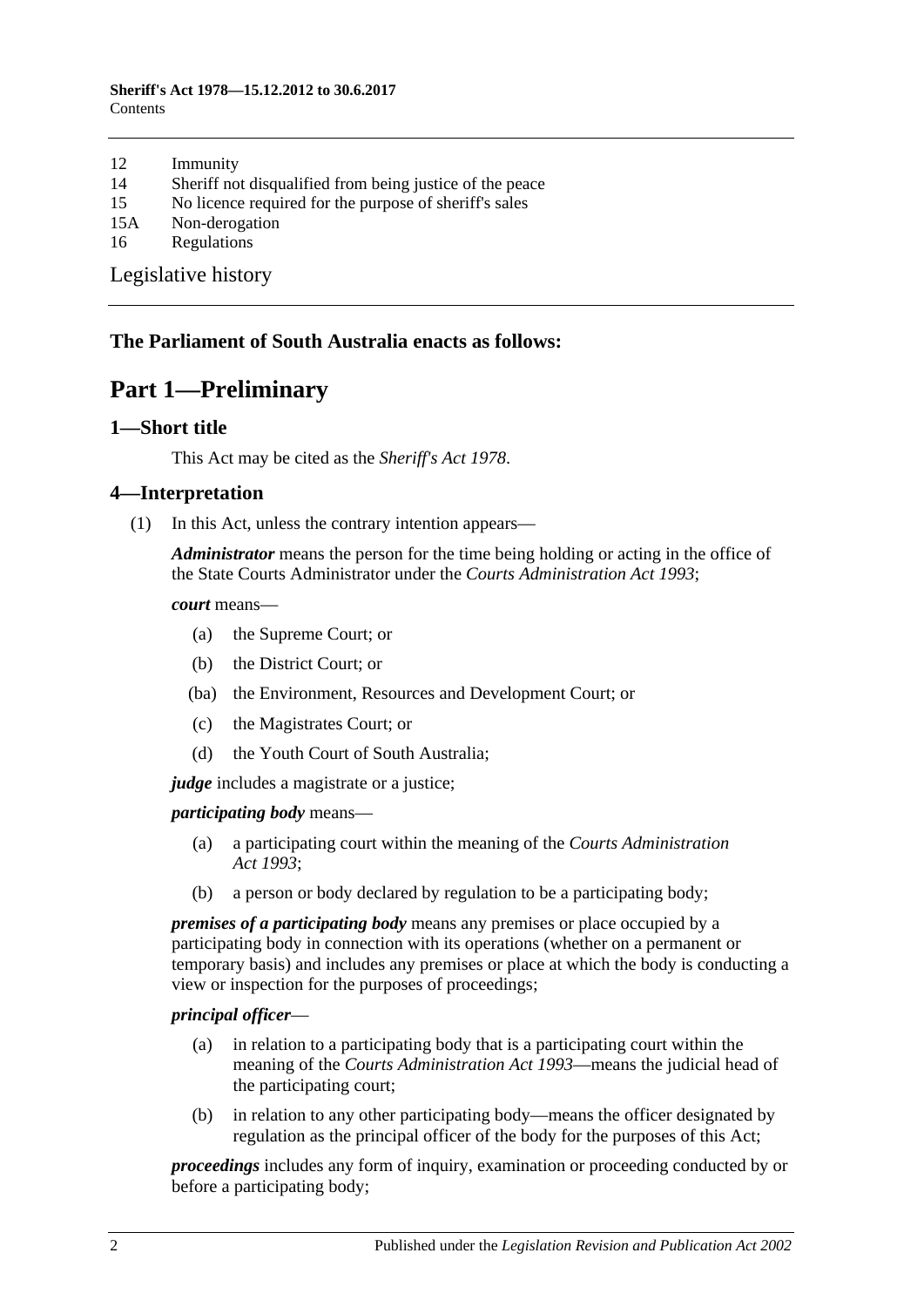*restricted item* means—

- (a) an explosive, an explosive device or an incendiary device;
- (b) a dangerous article, offensive weapon or prohibited weapon, in each case within the meaning of section 21A of the *[Summary Offences Act](http://www.legislation.sa.gov.au/index.aspx?action=legref&type=act&legtitle=Summary%20Offences%20Act%201953) 1953*;
- (ba) a firearm within the meaning of the *[Firearms Act](http://www.legislation.sa.gov.au/index.aspx?action=legref&type=act&legtitle=Firearms%20Act%201977) 1977*;
- (c) an item that a person is prohibited from using or possessing while on the premises (or a particular part of the premises) of a participating body by rules of the body or by direction of the body or a member of the body given generally or in a specific case;
- (d) any other item that is reasonably capable of being used to jeopardise the security of persons or property or the orderly conduct of proceedings;

*security officer* means—

- (a) the sheriff;
- (b) a deputy sheriff;
- (c) a sheriff's officer appointed by the sheriff to be a security officer;
- (d) a police officer authorised in accordance with an arrangement under [section](#page-5-0) 9D to exercise the powers of a security officer.
- (2) For the purposes of this Act, a person is required by law to attend the premises of a participating body if, and only if—
	- (a) the person is brought to the premises in lawful custody; or
	- (b) the person attends the premises as required by the terms or conditions of a bail agreement; or
	- (c) the person attends the premises in obedience to an order, summons, subpoena, or any other process having the same effect as a summons or subpoena, made or issued by the participating body or a member or officer of the participating body; or
	- (d) the person attends the premises in obedience to a summons under the *[Juries](http://www.legislation.sa.gov.au/index.aspx?action=legref&type=act&legtitle=Juries%20Act%201927)  Act [1927](http://www.legislation.sa.gov.au/index.aspx?action=legref&type=act&legtitle=Juries%20Act%201927)*.

## <span id="page-2-0"></span>**Part 2—Sheriff's office**

#### <span id="page-2-1"></span>**5—The Sheriff**

- (1) There will be a sheriff.
- (2) The sheriff will be an officer of the Supreme Court.
- (3) The sheriff will be appointed under the *[Courts Administration Act](http://www.legislation.sa.gov.au/index.aspx?action=legref&type=act&legtitle=Courts%20Administration%20Act%201993) 1993*.
- (4) A person cannot be appointed as sheriff, nor can a person holding that office be dismissed or reduced in status after appointment, except on the recommendation, or with the concurrence, of the Chief Justice of the Supreme Court.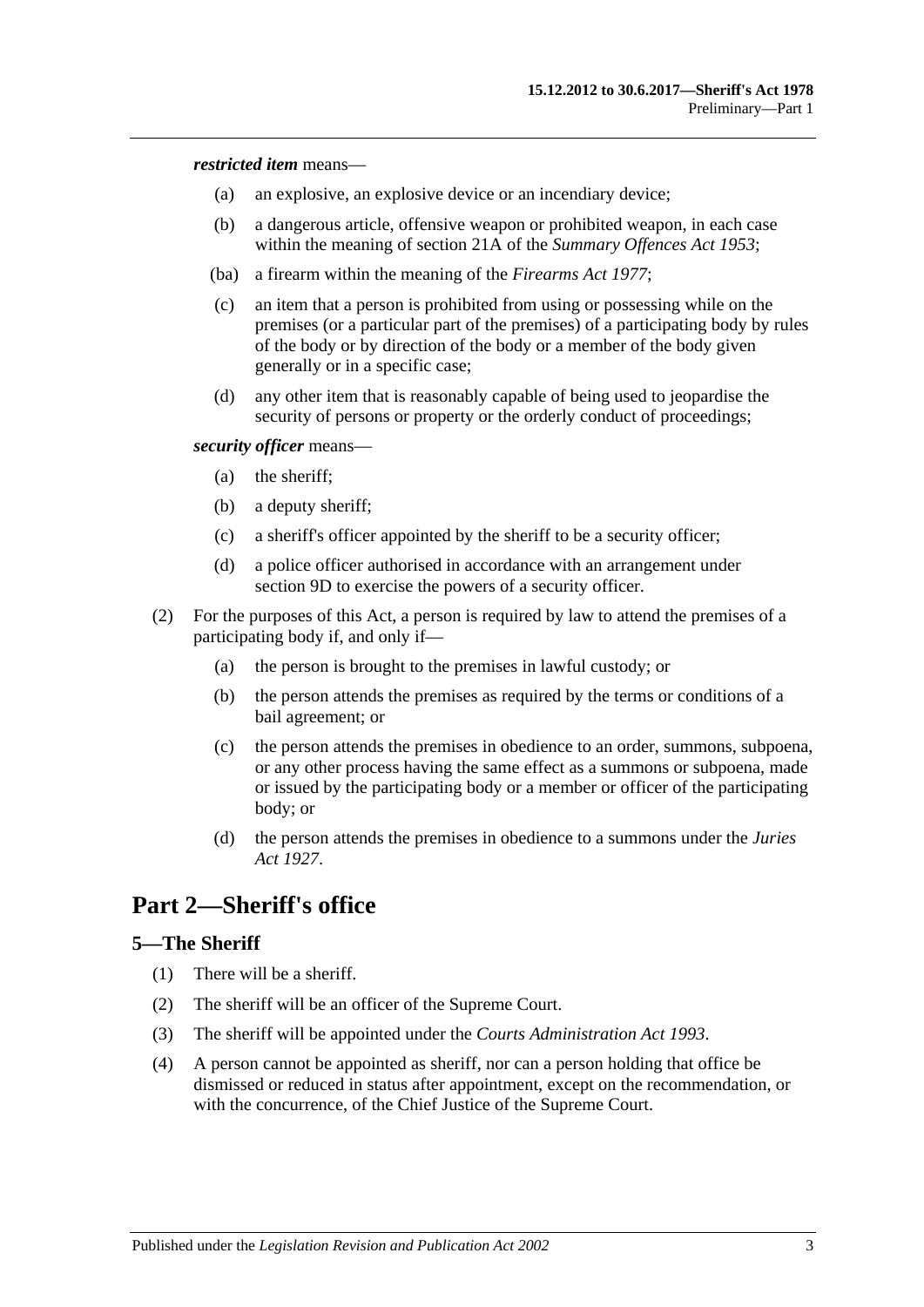#### <span id="page-3-0"></span>**6—Deputy sheriffs and sheriff's officers**

- (1) There will be such deputy sheriffs and sheriff's officers (appointed under the *[Courts](http://www.legislation.sa.gov.au/index.aspx?action=legref&type=act&legtitle=Courts%20Administration%20Act%201993)  [Administration Act](http://www.legislation.sa.gov.au/index.aspx?action=legref&type=act&legtitle=Courts%20Administration%20Act%201993) 1993*) as are necessary to assist the sheriff in the performance of his or her duties.
- (2) A person cannot be appointed as a deputy sheriff or sheriff's officer, nor can a person so appointed be dismissed or reduced in status after appointment, except on the recommendation, or with the concurrence, of the sheriff.
- <span id="page-3-3"></span>(3) The sheriff may, by instrument in writing, appoint any person to be a deputy sheriff or sheriff's officer—
	- (a) for the purposes of a particular proceeding; or
	- (b) for the period specified in the instrument.
- (4) A person appointed under [subsection](#page-3-3) (3) is not, by virtue of that appointment, a Public Service employee and is to be appointed on terms and conditions approved by the State Courts Administration Council.
- (5) A deputy sheriff has, in relation to any matter within the scope of his or her appointment, the powers, duties and immunities of the sheriff, but is subject to direction by the sheriff.

#### <span id="page-3-4"></span><span id="page-3-1"></span>**7—Provision for case where sheriff should not execute process**

- (1) Where—
	- (a) the sheriff is unable, for any reason, to carry out any duties; or
	- (b) it is for any other reason expedient to exercise the powers conferred by this subsection,

a court or a judge may appoint a fit and proper person to execute any process, or to carry out the duties of the sheriff in relation to any matter.

- <span id="page-3-5"></span>(2) Where—
	- (a) any process is directed against the sheriff; or
	- (b) it is otherwise improper for the sheriff to execute any process,

the court or a judge may appoint any fit and proper person to execute that process.

(3) A person appointed pursuant to [subsection](#page-3-4) (1) or [\(2\)](#page-3-5) has, in relation to any matter within the scope of the person's appointment, the powers, duties and immunities of the sheriff.

#### <span id="page-3-2"></span>**8—Duties of the sheriff**

The sheriff must—

- (a) execute or cause to be executed all process, civil or criminal, directed to the sheriff by a court; and
- (b) perform all other duties imposed on the sheriff by or under an Act; and
- (c) observe and carry out any direction of a court.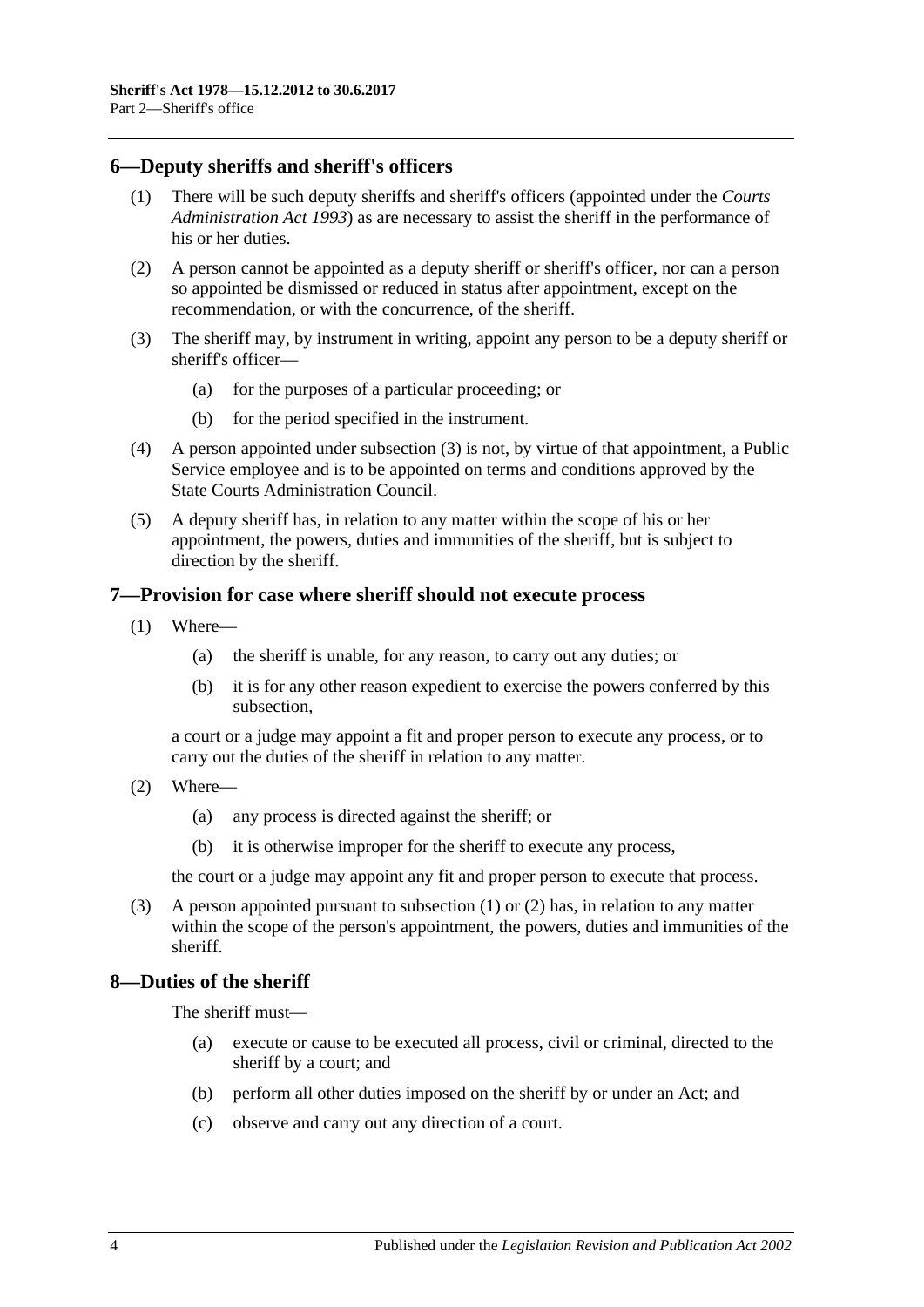#### <span id="page-4-0"></span>**9—Sheriff to attend at criminal sittings**

- (1) The sheriff must—
	- (a) attend personally; or
	- (b) cause one of the sheriff's officers to attend,

any criminal session of a court.

- (2) The sheriff must, at the request of a court—
	- (a) attend personally; or
	- (b) cause one of the sheriff's officers to attend,

any sittings of that court.

## <span id="page-4-2"></span><span id="page-4-1"></span>**Part 3—Security and order at courts and other places**

#### **Division 1—Administration**

#### <span id="page-4-3"></span>**9A—Sheriff's responsibilities**

The sheriff is responsible to the principal officer of a participating body for providing assistance in the maintenance of security and orderly conduct at the premises of the body.

#### <span id="page-4-6"></span><span id="page-4-4"></span>**9B—Security officers**

- (1) The sheriff may appoint sheriff's officers as security officers.
- (2) An appointment under [subsection](#page-4-6) (1) may be made subject to conditions limiting the powers exercisable by the security officer.
- (3) The sheriff may, by notice in writing to a security officer—
	- (a) vary or revoke a condition of the appointment or impose a condition; or
	- (b) revoke the appointment.
- (4) If a person appointed as a security officer ceases to be a sheriff's officer, the person's appointment as a security officer is revoked.

#### <span id="page-4-5"></span>**9C—Identification of security officers**

- (1) A security officer appointed by the sheriff must be issued with an identity card in a form approved by the Administrator—
	- (a) containing a photograph of the person and the person's name or a unique identification code; and
	- (b) stating that the person is a security officer under this Act.
- (2) If the powers of a security officer have been limited by condition, the identity card must contain a statement of those limitations.
- (3) A security officer must, at the request of a person in relation to whom the officer intends to exercise any powers under this Act or any other Act, produce his or her identity card for inspection by the person.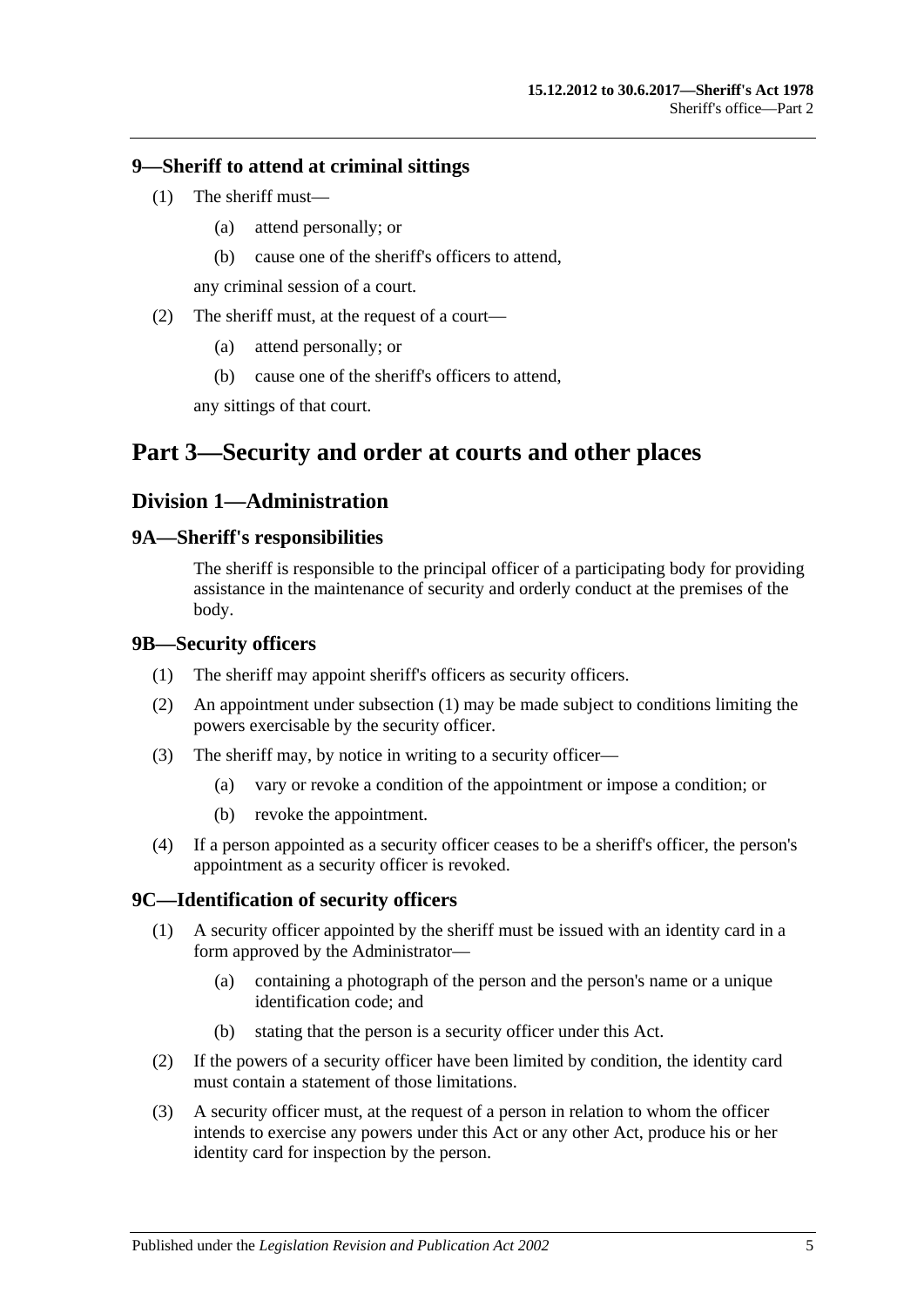(4) If a person in possession of an identity card issued to the person under this section ceases to be a security officer, the person must forthwith return the identity card to the sheriff.

Maximum penalty: \$1 250.

#### <span id="page-5-0"></span>**9D—Arrangements under which police officers may exercise powers of security officers**

- <span id="page-5-3"></span>(1) The sheriff may enter into an arrangement with the Commissioner of Police under which police officers are authorised (without appointment) to exercise the powers of security officers on a temporary basis.
- (2) In exercising powers pursuant to such an arrangement, a police officer is responsible to the sheriff.
- (3) In any proceedings an apparently genuine document purporting to be a certificate of the sheriff certifying that a specified police officer was authorised for a specified period or at a specified time or in specified circumstances to exercise the powers of a security officer in accordance with an arrangement under [subsection](#page-5-3) (1) constitutes proof, in the absence of proof to the contrary, of the matters so certified.

## <span id="page-5-1"></span>**Division 2—General powers**

#### <span id="page-5-2"></span>**9E—General powers**

- <span id="page-5-4"></span>(1) A security officer may, subject to the conditions of the officer's appointment, exercise the following powers:
	- (a) the officer may give a person on or within the precincts of the premises of a participating body reasonable directions for the purposes of maintaining or restoring security or orderly conduct at the premises or for securing the safety of any person arriving at, attending or departing from the premises;
	- (b) if a person refuses to comply with a direction given under [paragraph](#page-5-4) (a) or a person on or within the precincts of the premises of a participating body is behaving in an unlawful manner, the officer may—
		- (i) refuse the person entry to or remove the person from the premises or part of the premises of the participating body using only such force as is reasonably necessary for the purpose; or
		- (ii) cause the person to be detained and handed over into the custody of a police officer as soon as reasonably practicable;
	- (c) the officer may assist in bringing a person who is in lawful custody to the premises of a participating body, or in taking a person who is in lawful custody from the premises of a participating body to a place at which the person is being or is to be detained;
	- (d) the officer may take into custody a person who is on the premises of a participating body and whose release on bail is revoked by the body;
	- (e) the officer may keep in custody a person who is on the premises of a participating body and who is in lawful custody or surrenders himself or herself into the custody of the body;
	- (f) the officer may, without warrant, arrest a person who—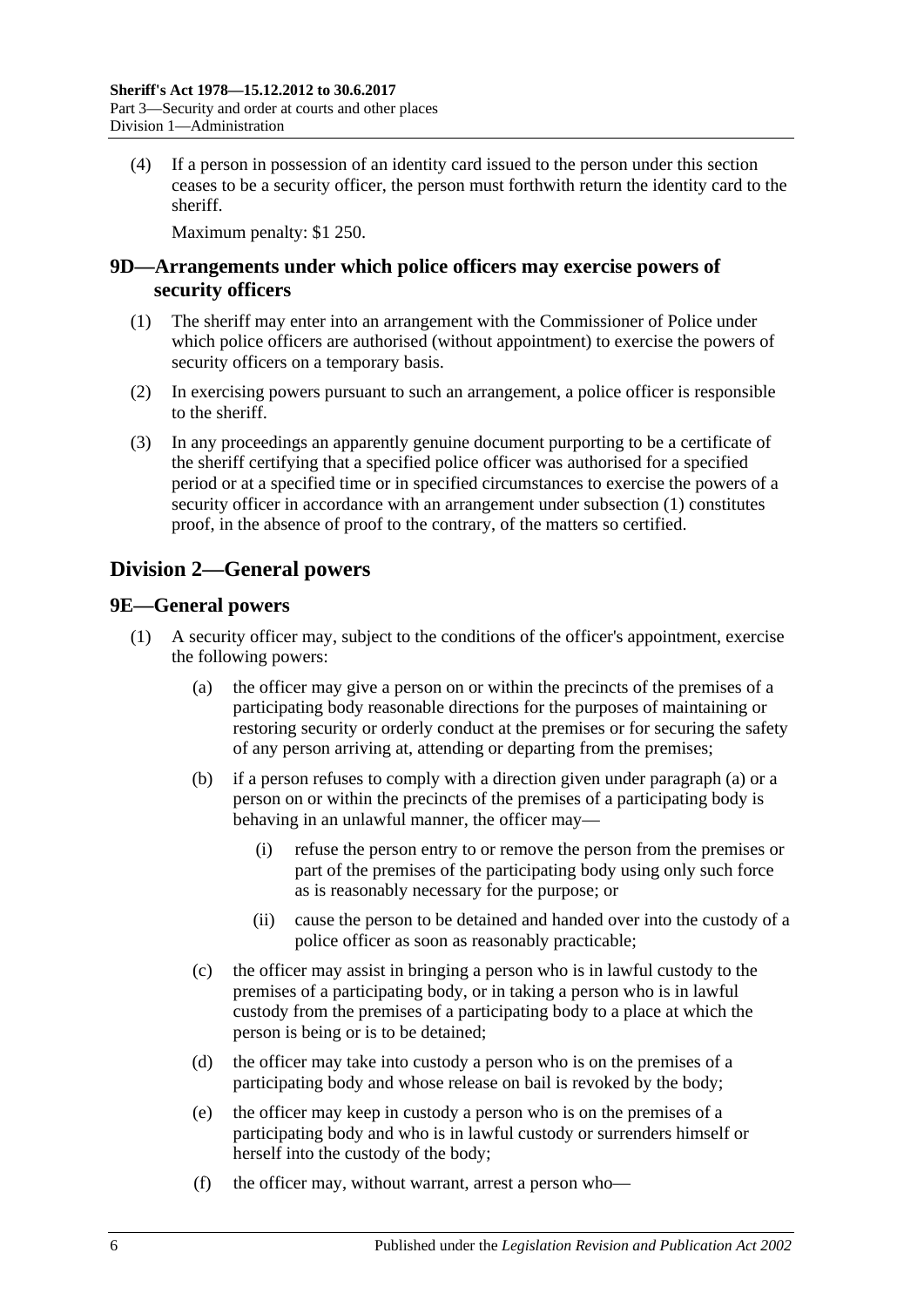- (i) escapes from the custody of a security officer; or
- (ii) appears to have escaped from lawful custody while on, or being brought to or taken from, the premises of a participating body;
- (g) the officer may, at the direction of a participating body or a member of a participating body—
	- (i) keep in custody any person who is to appear before the body and who is on the premises of the body;
	- (ii) restrain a person appearing before the body or take other action for the purposes of maintaining or restoring security or orderly conduct in proceedings before the body;
- <span id="page-6-2"></span>(h) if specified persons are not entitled to attend proceedings before a participating body or the proceedings are not open to the public—
	- (i) the officer may require any person on or about to enter a part of the premises of a participating body where the proceedings are being or are to be conducted to provide information reasonably required for the purposes of determining whether the person is entitled to attend the proceedings; and
	- (ii) if a person refuses to comply with a requirement under [subparagraph](#page-6-2) (i) or the officer believes on reasonable grounds that a person is not entitled to attend the proceedings, the officer may refuse the person entry to or remove the person from the premises of the participating body, or the part of the premises where the proceedings are being or are to be conducted, using only such force as is reasonably necessary for the purpose.
- (2) A person who refuses to comply with a direction of a security officer given under [subsection](#page-5-4)  $(1)(a)$  is guilty of an offence.

Maximum penalty: \$2 500 or imprisonment for 6 months.

#### <span id="page-6-0"></span>**Division 3—Powers of search**

#### <span id="page-6-4"></span><span id="page-6-1"></span>**9F—Conduct of search for restricted items**

- <span id="page-6-6"></span><span id="page-6-5"></span><span id="page-6-3"></span>(1) A security officer may, subject to the conditions of the officer's appointment, exercise the following powers in relation to a person who is on or about to enter the premises of a participating body:
	- (a) the officer may require the person—
		- (i) to submit to a search of the person for the presence of restricted items by means of a scanning device;
		- (ii) to allow the person's possessions to be searched for the presence of restricted items by means of a scanning device or by a physical search;
		- (iii) to do anything reasonably necessary for the purposes of a search under this paragraph;
	- (b) the officer may require the person to inform the officer whether or not the person is required by law to attend the premises;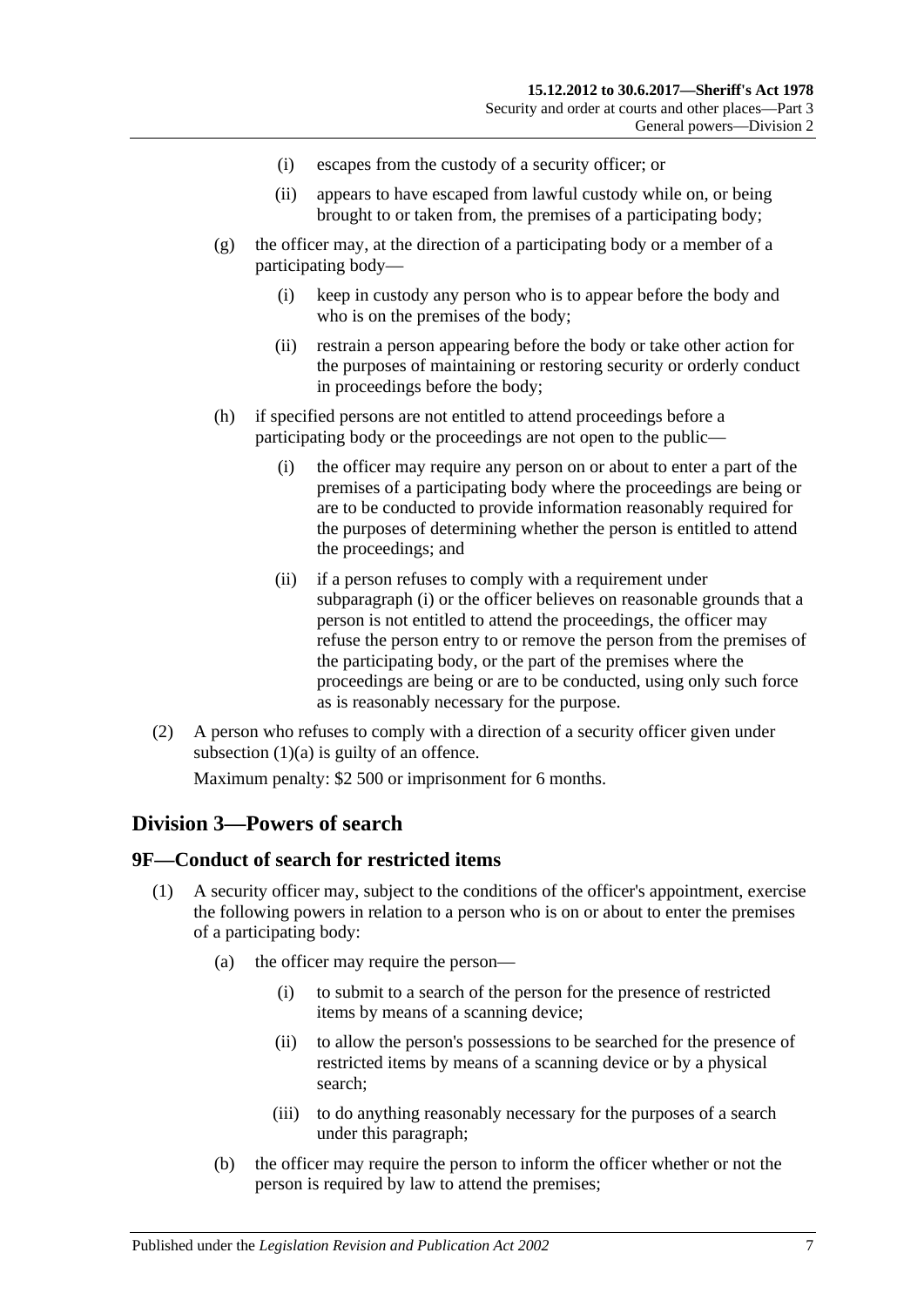- (c) if the person is required by law to attend the premises, the officer may require the person—
	- (i) to submit to a physical search of the person for the presence of restricted items;
	- (ii) to do anything reasonably necessary for the purposes of the search;
- <span id="page-7-0"></span>(d) if there are reasonable grounds for suspecting that a restricted item is in the clothing or on the body of the person, the officer may require the person—
	- (i) to produce the item for inspection;
	- (ii) to submit to a physical search of the person for the presence of restricted items;
	- (iii) to do anything reasonably necessary for the purposes of the search.
- <span id="page-7-1"></span>(2) The following provisions apply to a search of a person by means of a scanning device carried out under this section:
	- (a) the search must be conducted by use of an electronic or mechanical scanning device designed to be used without coming into contact with the body of the person the subject of the search;
	- (b) without limiting the requirements that may be made under [subsection](#page-6-3)  $(1)(a)(iii)$ , the person may be required—
		- (i) to remove all items from the pockets of the person's clothing; or
		- (ii) to adopt certain postures;
	- (c) the person cannot be required to remove clothing or to open his or her mouth and nothing may be introduced into an orifice of the person's body;
	- (d) the search must be carried out expeditiously and in a manner that avoids undue humiliation of the person.
- (3) The following provisions apply to a search of possessions by means of a scanning device, or by a physical search, carried out under this section:
	- (a) without limiting the requirements that may be made under [subsection](#page-6-3)  $(1)(a)(iii)$ , the person may be required—
		- (i) to hand over bags or possessions to the officer; or
		- (ii) to open bags or other possessions or to allow bags or other possessions to be opened;
	- (b) the search must be carried out expeditiously.
- (4) The following provisions apply to a physical search of a person carried out under this section:
	- (a) without limiting the requirements that may be made under [subsection](#page-7-0)  $(1)(c)(ii)$  or  $(d)(iii)$ , the person may be required—
		- (i) to remove all items from the pockets of the person's clothing; or
		- (ii) to open his or her mouth; or
		- (iii) to adopt certain postures; or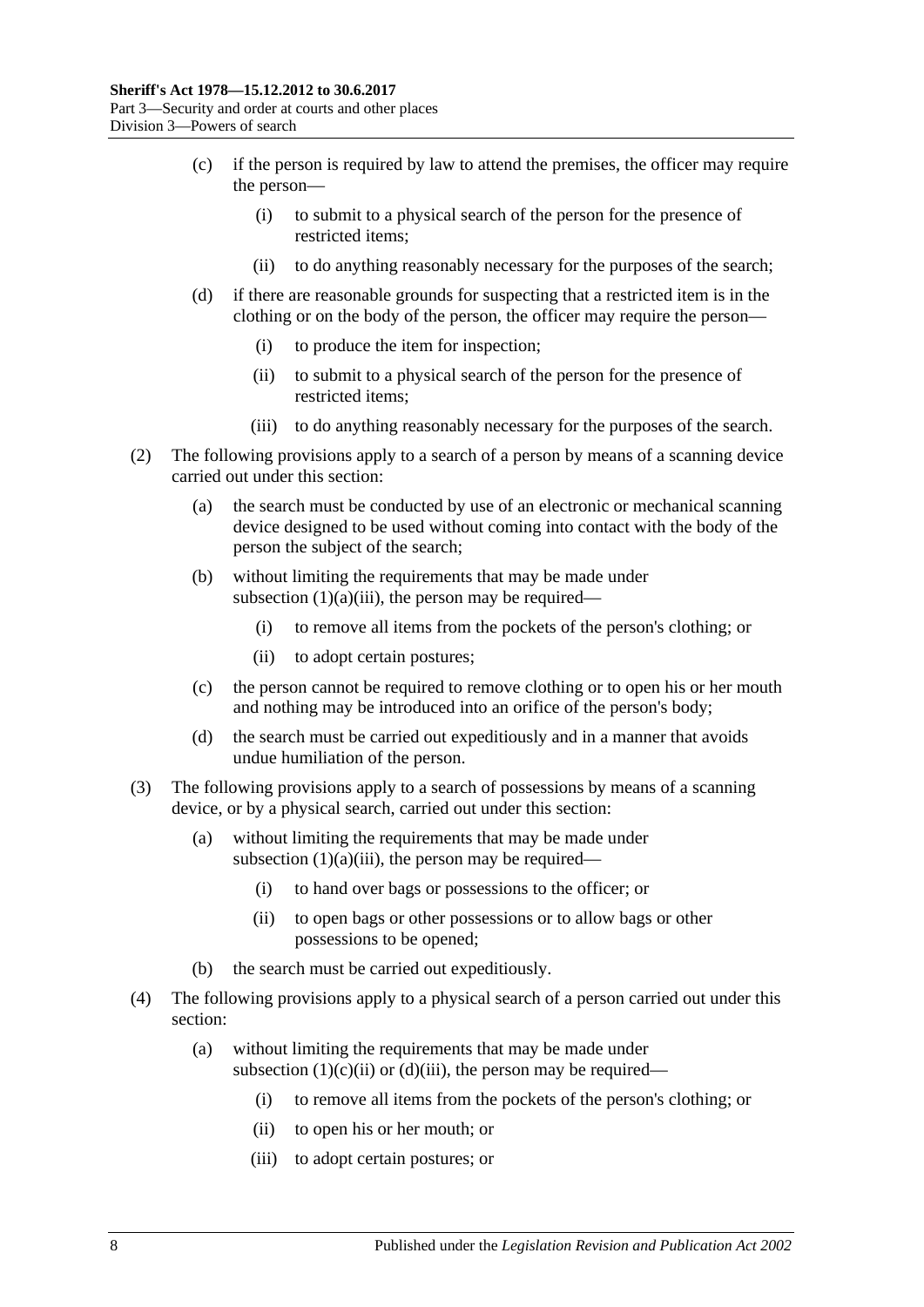- (iv) to remove outer clothing including footwear and headwear; or
- (v) to submit to being frisked;
- (b) the person cannot be required to remove inner clothing or underwear and nothing may be introduced into an orifice (including the mouth) of the person's body;
- (c) except in circumstances where it is not practicable—
	- (i) at least two persons (apart from the person being searched) must be present at all times during the search; and
	- (ii) the search of the person must be carried out by an officer of the same sex as the person;
- (d) the search must be carried out expeditiously and in a manner that avoids undue humiliation of the person and, as far as reasonably practicable, avoids offending cultural values or religious beliefs genuinely held by the person.
- (5) If a person does not comply with a requirement made under [subsection](#page-6-4) (1), a security officer may—
	- (a) in the case of a person who is required by law to attend the premises—
		- (i) refuse the person entry to or remove the person from the premises or part of the premises, using only such force as is reasonably necessary for the purpose; or
		- (ii) detain the person and apply reasonable force to secure compliance with the requirement or to remove an item required to be produced (but force cannot be applied to open the person's mouth, or to remove anything from the person's mouth, except by or under the supervision of a registered medical practitioner);
	- (b) in any other case—refuse the person entry to or remove the person from the premises or part of the premises, using only such force as is reasonably necessary for the purpose.
- (6) Failure of a person to comply with a requirement made under [subsection](#page-6-5)  $(1)(a)$  does not of itself constitute grounds for suspecting that there is a restricted item in the clothing or on the body of the person.
- (7) If a person refuses to comply with a requirement made under [subsection](#page-6-6) (1)(b), the person will be taken, for the purposes of this Part, to be required by law to attend the premises whether or not that is in fact the case.

#### <span id="page-8-0"></span>**Division 4—Miscellaneous**

#### <span id="page-8-2"></span><span id="page-8-1"></span>**9G—Dealing with restricted and other items**

If a security officer finds, in the possession of a person who is on or about to enter the premises of a participating body—

- (a) a restricted item; or
- <span id="page-8-3"></span>(b) an item that the officer believes on reasonable grounds to be a restricted item; or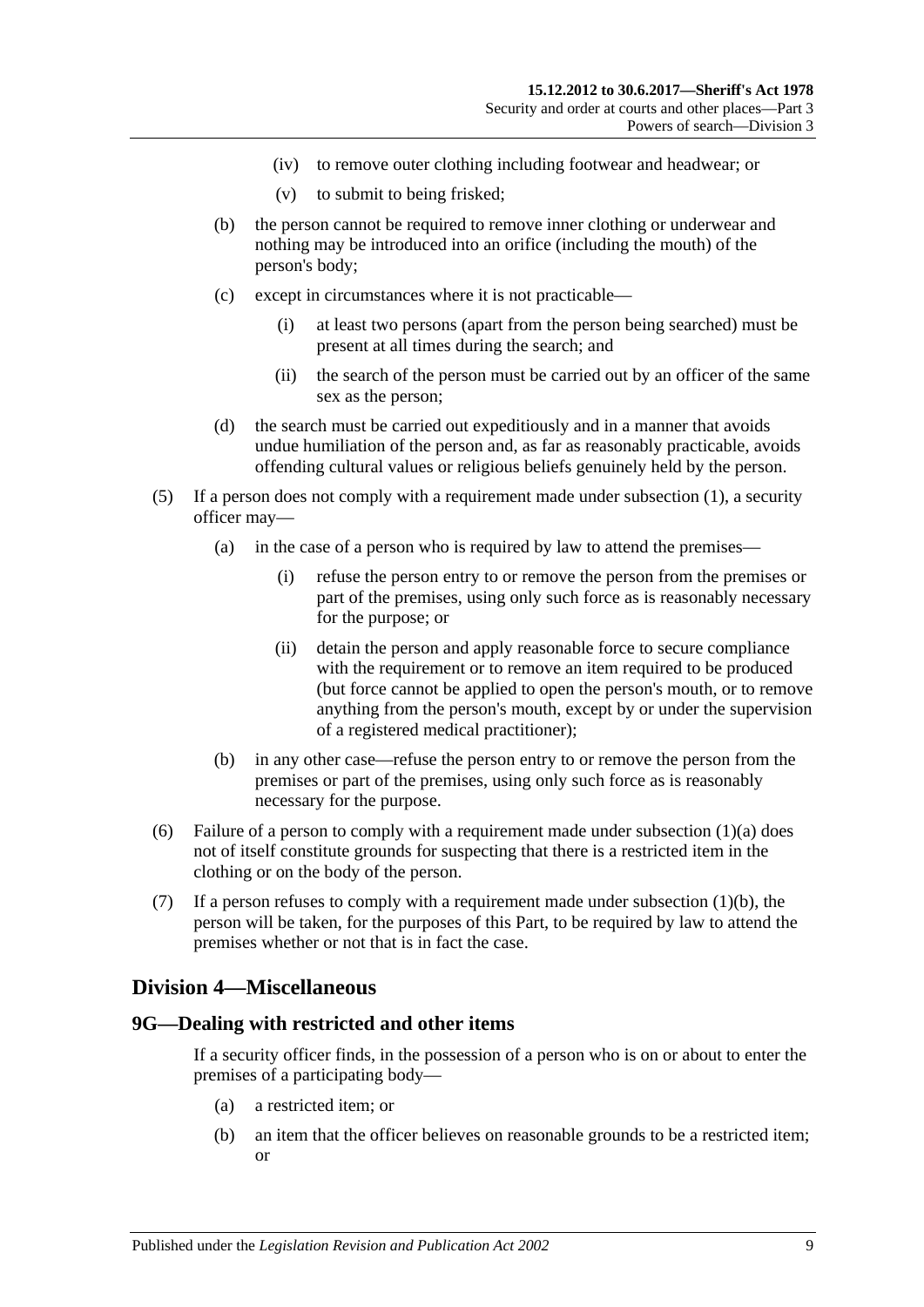(c) an item that the officer believes on reasonable grounds to be in the unlawful possession of the person,

<span id="page-9-4"></span>the following provisions apply:

- (d) the officer may refuse the person entry to or remove the person from the premises or part of the premises, using only such force as is reasonably necessary for the purpose;
- (e) the officer may, where the person is in possession of an item referred to in [paragraph](#page-9-4) (c), cause the person and the item to be detained and handed over into the custody of a police officer as soon as reasonably practicable;
- <span id="page-9-5"></span>(f) the officer may require the person to surrender the item;
- (g) if a person who is required by law to attend the premises refuses to comply with a requirement made under [paragraph](#page-9-5) (f), the officer may apply reasonable force to remove the item from the person's possession;
- (h) if an item is so surrendered or removed, the officer must—
	- (i) in the case of an item referred to in [paragraph](#page-8-2) (a) or [\(b\),](#page-8-3) cause it to be held in safe keeping while the person is on the premises;
	- (ii) in the case of an item referred to in [paragraph](#page-9-4) (c), cause the item to be handed over into the custody of a police officer as soon as reasonably practicable, together with any relevant information the officer may have.

### <span id="page-9-0"></span>**9H—Security officer may act on reasonable belief that person required by law to attend premises**

If a security officer believes on reasonable grounds that a person is required by law to attend the premises of a participating body, nothing done by the officer in relation to the person in the exercise or purported exercise of powers under this Part is rendered unlawful by reason of the fact that the person is not required by law to attend those premises.

## <span id="page-9-1"></span>**9I—Refusal of entry to or removal from premises is no excuse for non-attendance**

The fact that a person is lawfully refused entry to, or removed from, premises or a part of premises under this Part is not, for the purposes of any Act or law, an excuse for non-compliance with a requirement or undertaking to attend the premises.

## <span id="page-9-2"></span>**Part 4—Miscellaneous**

#### <span id="page-9-3"></span>**10—Procedure on arrest**

Subject to any other Act, a person arrested by the sheriff, a deputy sheriff or a sheriff's officer pursuant to a process issued by a participating body, a member or officer of a participating body or a justice must be brought before the body specified in the process as soon as reasonably practicable and may be detained until that happens.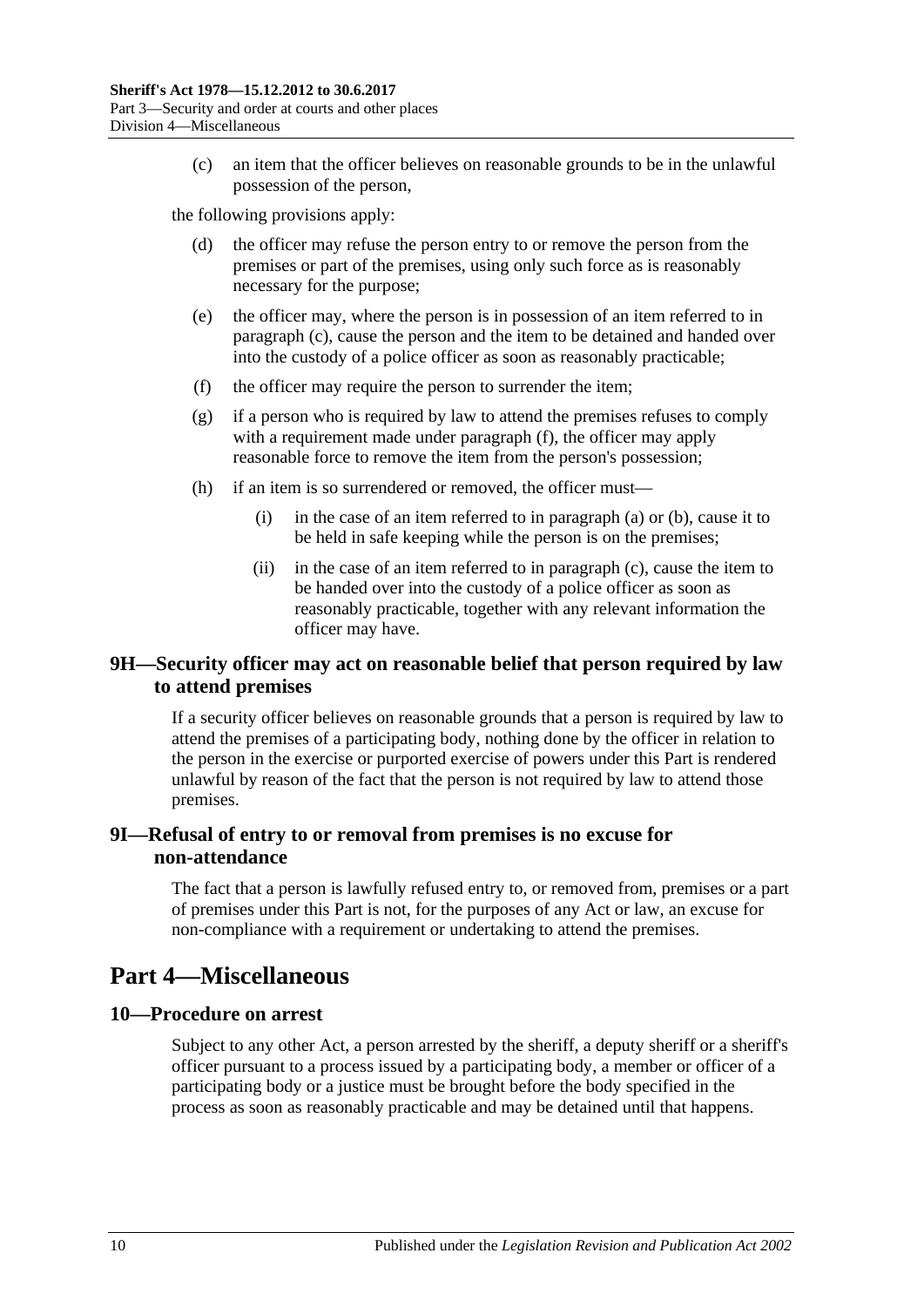#### <span id="page-10-6"></span><span id="page-10-0"></span>**11—Offences**

(1) A person who hinders or obstructs the sheriff, a deputy sheriff, a sheriff's officer, or a person assisting the sheriff, a deputy sheriff or a sheriff's officer in the performance or exercise of functions or powers conferred by this or any other Act (including powers conferred on a person in the capacity of security officer) is guilty of an offence.

Maximum penalty: \$2 500 or 6 months imprisonment.

- <span id="page-10-7"></span>(2) The sheriff, a deputy sheriff or a sheriff's officer, may arrest any person who commits an offence under [subsection](#page-10-6) (1).
- (3) A person arrested under [subsection](#page-10-7) (2) must be handed over into the custody of a police officer as soon as reasonably practicable and may be detained until that happens.
- (5) A person who falsely represents, by words or conduct, that he or she is the sheriff, a deputy sheriff, a sheriff's officer or a security officer, is guilty of an offence.

Maximum penalty: \$2 500 or 6 months imprisonment.

#### <span id="page-10-1"></span>**12—Immunity**

- (1) Subject to this section, civil liability for any wrongful or negligent act or omission of the sheriff, a deputy sheriff or a sheriff's officer in the course of carrying out duties assigned by or under this Act will be determined in accordance with the law of torts.
- <span id="page-10-8"></span>(2) The sheriff, a deputy sheriff or a sheriff's officer incurs no personal liability in tort for any act or omission in the course of carrying out those duties.
- (3) Any action or claim to which the sheriff, a deputy sheriff or a sheriff's officer would, but for [subsection](#page-10-8) (2), be liable lies against the Crown.

#### <span id="page-10-2"></span>**14—Sheriff not disqualified from being justice of the peace**

The sheriff is not disqualified, by reason of the sheriff's office, from appointment as a justice of the peace.

#### <span id="page-10-3"></span>**15—No licence required for the purpose of sheriff's sales**

No licence or other authority is required under any Act by the sheriff, a deputy sheriff or a sheriff's officer for the purpose of selling real or personal property (by auction or otherwise) in pursuance of the process of a court.

#### <span id="page-10-4"></span>**15A—Non-derogation**

Nothing in this Act derogates from the powers of the sheriff or a participating body under any other Act or law.

#### <span id="page-10-10"></span><span id="page-10-5"></span>**16—Regulations**

- (1) The Governor may make such regulations as are contemplated by, or necessary or expedient for the purposes of, this Act.
- (2) Subject to [subsection](#page-10-9) (3), a regulation may only be made on the recommendation of the State Courts Administration Council.
- <span id="page-10-9"></span>(3) The recommendation of the State Courts Administration Council is not required for a regulation made under [subsection](#page-11-0) (4)(b).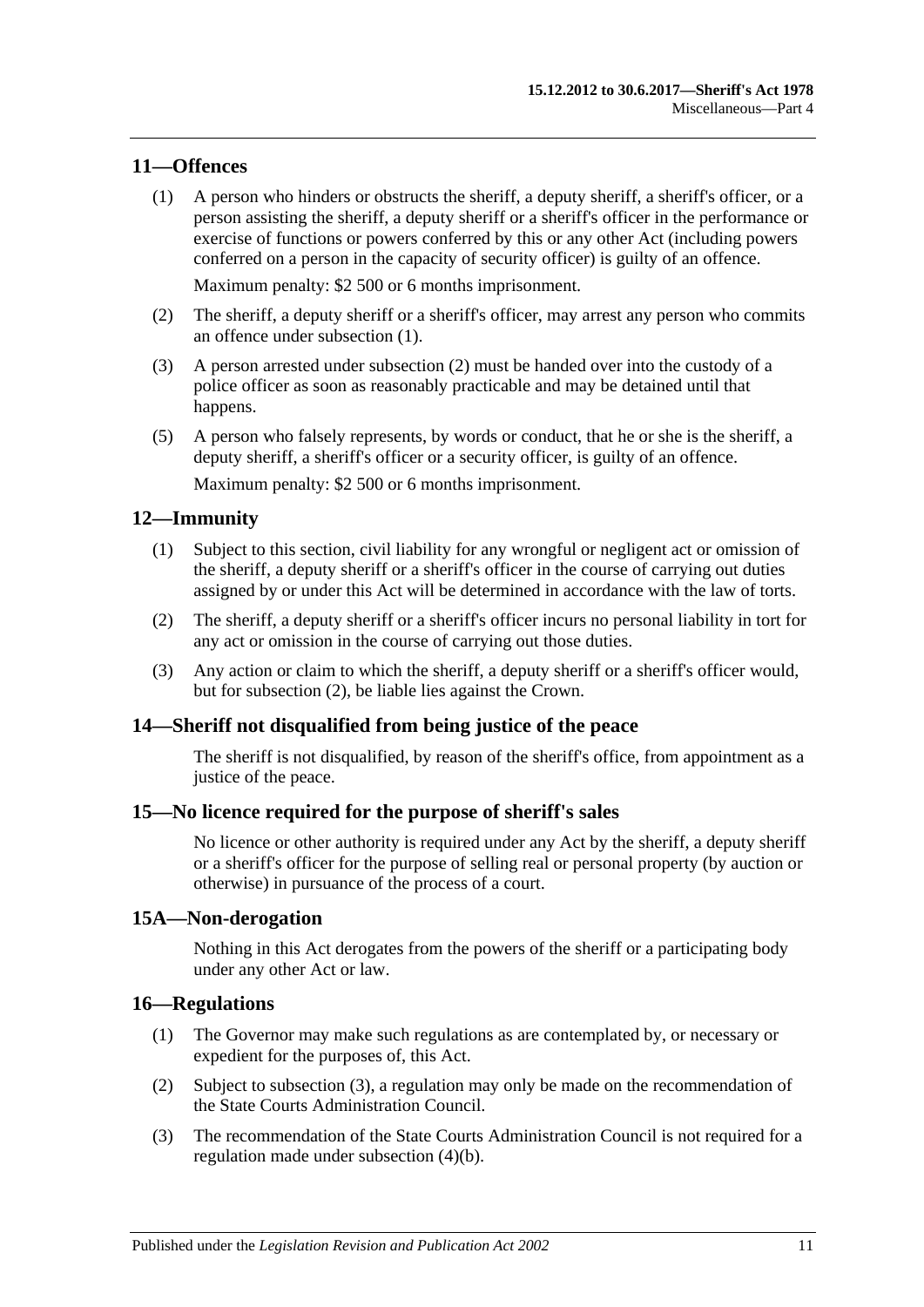- <span id="page-11-0"></span>(4) Without limiting the generality of [subsection](#page-10-10) (1), the regulations may—
	- (a) regulate the performance of the duties of the sheriff; and
	- (ab) regulate the performance of the duties of security officers or otherwise regulate matters relating to security or orderly conduct at the premises of participating bodies; and
	- (ac) provide for the safe keeping of items surrendered or removed from a person's possession under this Act and for the disposal of any such items that remain unclaimed; and
	- (b) prescribe, and provide for the recovery of, fees and expenses payable to the sheriff in relation to the execution of process, the service of documents and any other duty of the sheriff under this Act or any other Act; and
	- (c) provide for the settlement of disputes as to the amount payable in any case; and
	- (d) provide for the giving of security for the payment of fees; and
	- (e) prescribe conditions on which property seized in execution may be withdrawn from sale; and
	- (f) impose fines, not exceeding \$2 500, for offences against the regulations.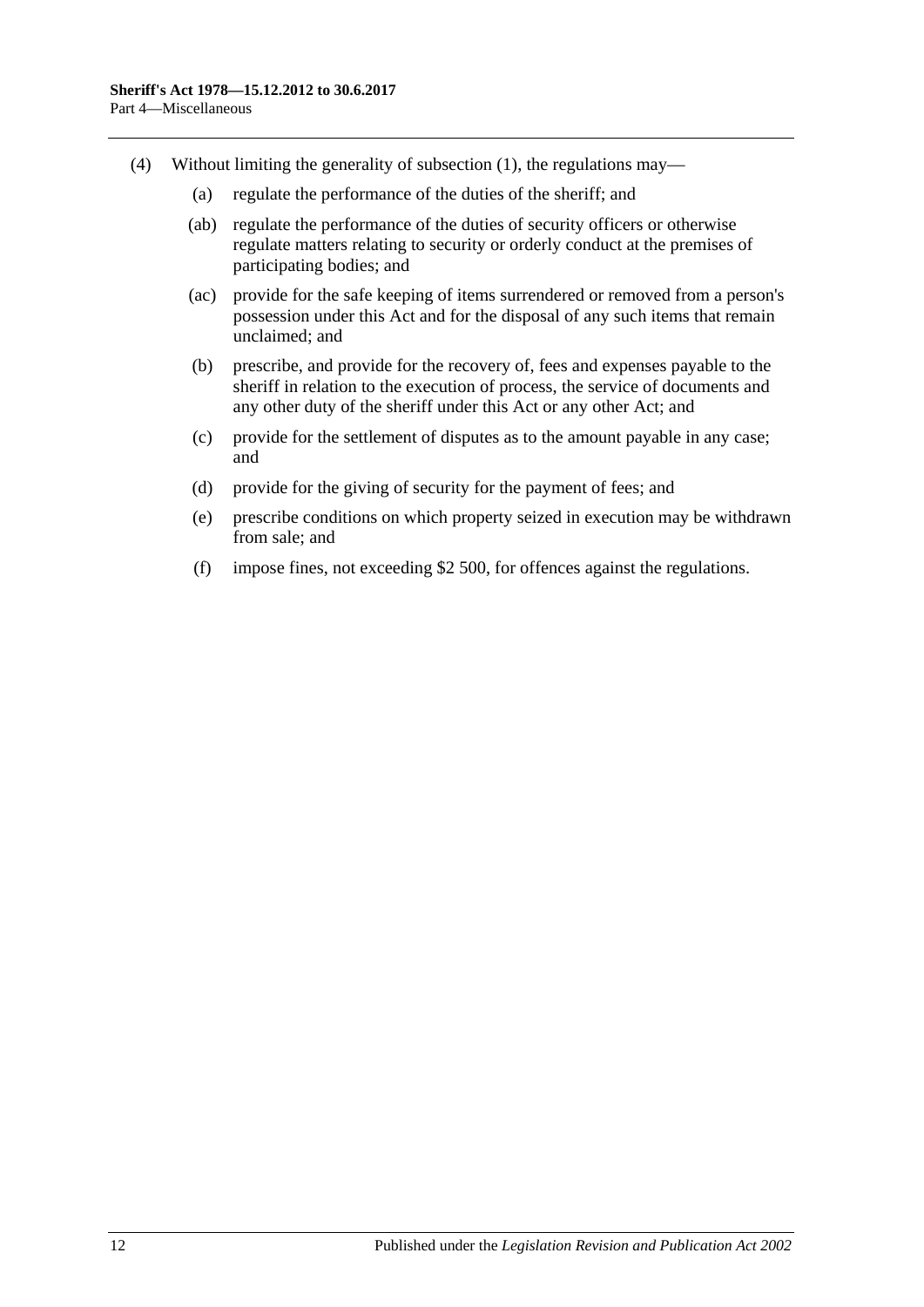## <span id="page-12-0"></span>**Legislative history**

## **Notes**

- Amendments of this version that are uncommenced are not incorporated into the text.
- Please note—References in the legislation to other legislation or instruments or to titles of bodies or offices are not automatically updated as part of the program for the revision and publication of legislation and therefore may be obsolete.
- Earlier versions of this Act (historical versions) are listed at the end of the legislative history.
- For further information relating to the Act and subordinate legislation made under the Act see the Index of South Australian Statutes or www.legislation.sa.gov.au.

## **Legislation amended by principal Act**

The *Sheriff's Act 1978* amended the following:

*Supreme Court Act 1935*

## **Principal Act and amendments**

New entries appear in bold.

| Year No     |     | Title                                                                                               | Assent     | Commencement                                                           |
|-------------|-----|-----------------------------------------------------------------------------------------------------|------------|------------------------------------------------------------------------|
| 1978        | 82  | Sheriff's Act 1978                                                                                  | 30.11.1978 | 6.7.1992 (Gazette 2.7.1992 p209)                                       |
| 1991        | 81  | Sheriff's Act Amendment Act 1991                                                                    | 12.12.1991 | 6.7.1992 (Gazette 2.7.1992 p209)                                       |
| 1995        | 85  | <b>Statutes Amendment (Courts)</b><br>Administration Staff) Act 1995                                | 30.11.1995 | Pt 6 (ss 13 & 14)-14.12.1995 (Gazette<br>14.12.1995 p1641)             |
| 1996        | -67 | <b>Statutes Amendment</b><br>(Attorney-General's Portfolio)<br>Act 1996                             | 15.8.1996  | Pt 15 (ss $27 - 29$ )-17.10.1996 ( <i>Gazette</i><br>17.10.1996 p1361) |
| <b>2000</b> | 49  | <b>Statutes Amendment and Repeal</b><br>(Security and Order at Courts and<br>Other Places) Act 2000 | 20.7.2000  | Pt 2 (ss $4-16$ ) & Sch $-29.9.2000$<br>(Gazette 28.9.2000 p2221)      |
| 2012 20     |     | <b>Summary Offences (Weapons)</b><br><b>Amendment Act 2012</b>                                      | 24.5.2012  | Sch 1 (cl 3)-15.12.2012 (Gazette<br>15.11.2012 p5009)                  |
| 2015        | 46  | Firearms Act 2015                                                                                   | 17.12.2015 | Sch 1 (cl 19)-1.7.2017 (Gazette<br>27.6.2017 p2619)                    |

## **Provisions amended**

New entries appear in bold.

Entries that relate to provisions that have been deleted appear in italics.

| Provision       | How varied                        | Commencement |
|-----------------|-----------------------------------|--------------|
| Long title      | substituted by $49/2000$ s 4      | 29.9.2000    |
| Pt <sub>1</sub> | heading inserted by $49/2000$ s 5 | 29.9.2000    |
| s2              | deleted by $49/2000 s 16$ (Sch)   | 29.9.2000    |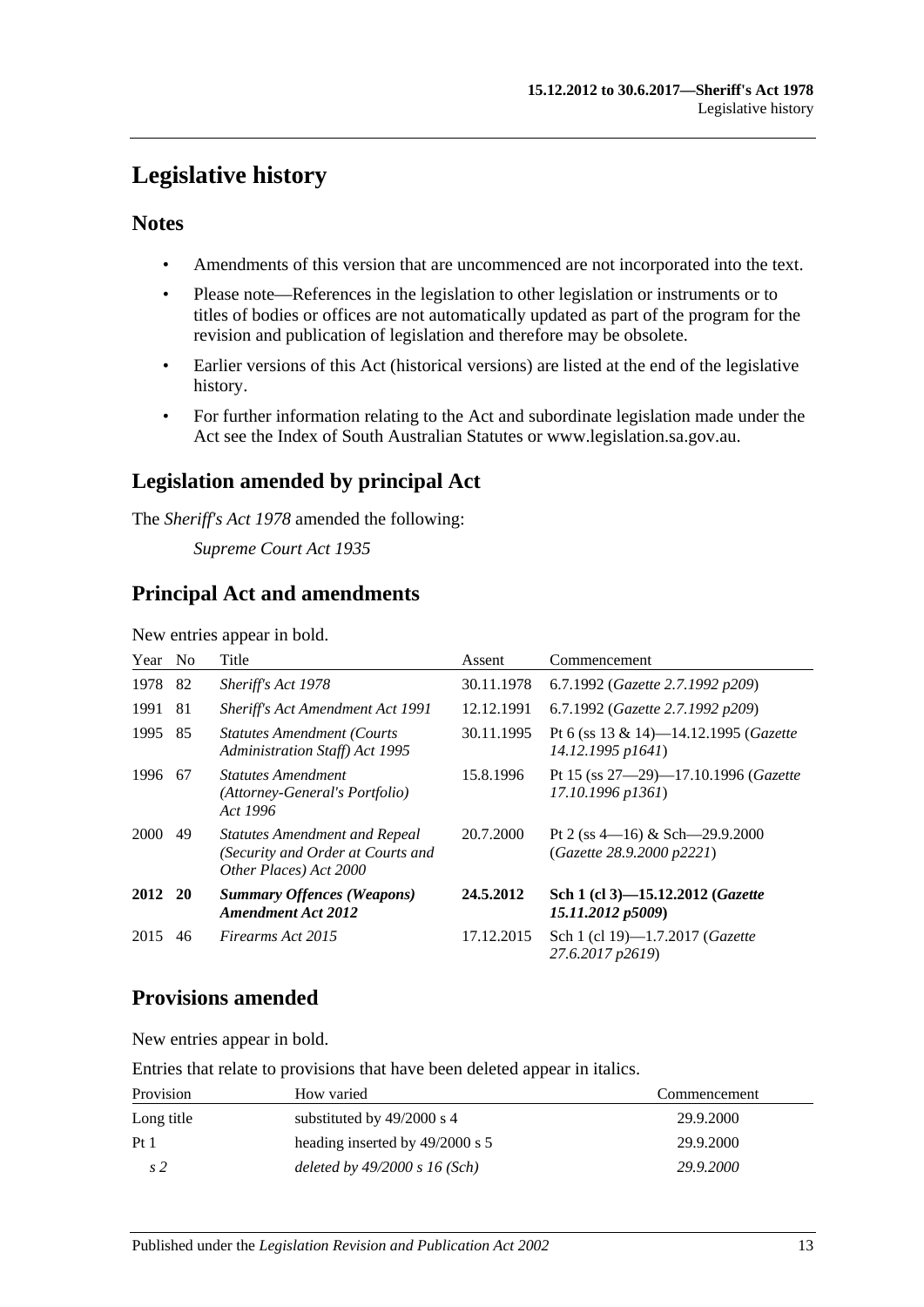## **Sheriff's Act 1978—15.12.2012 to 30.6.2017**

Legislative history

| s <sub>3</sub>                      | amended by $81/1991 s3$                        | 6.7.1992   |
|-------------------------------------|------------------------------------------------|------------|
|                                     | deleted by $49/2000 s 16$ (Sch)                | 29.9.2000  |
| s <sub>4</sub>                      |                                                |            |
| s(4(1))                             | s 4 redesignated as $s$ 4(1) by 49/2000 s 6(d) | 29.9.2000  |
| Administrator                       | inserted by $49/2000$ s $6(a)$                 | 29.9.2000  |
| court                               | substituted by $81/1991$ s $4(a)$              | 6.7.1992   |
|                                     | amended by 67/1996 s 27                        | 17.10.1996 |
|                                     | amended by $49/2000$ s $6(b)$                  | 29.9.2000  |
| judge                               | substituted by $81/1991$ s $4(b)$              | 6.7.1992   |
| participating body                  | inserted by $49/2000$ s $6(c)$                 | 29.9.2000  |
| premises of a<br>participating body | inserted by $49/2000$ s $6(c)$                 | 29.9.2000  |
| principal officer                   | inserted by $49/2000$ s $6(c)$                 | 29.9.2000  |
| proceedings                         | inserted by $49/2000$ s $6(c)$                 | 29.9.2000  |
| restricted item                     | inserted by $49/2000$ s $6(c)$                 | 29.9.2000  |
|                                     | amended by 20/2012 Sch 1 cl 3                  | 15.12.2012 |
| security officer                    | inserted by $49/2000$ s $6(c)$                 | 29.9.2000  |
| s(4(2)                              | inserted by $49/2000$ s $6(d)$                 | 29.9.2000  |
| Pt 2                                | heading inserted by 49/2000 s 7                | 29.9.2000  |
| s <sub>5</sub>                      | substituted by 81/1991 s 5                     | 6.7.1992   |
| $s\ 5(3)$                           | amended by 85/1995 s 13                        | 14.12.1995 |
| s <sub>6</sub>                      | substituted by 81/1991 s 5                     | 6.7.1992   |
| s(6(1))                             | amended by 85/1995 s 14(a)                     | 14.12.1995 |
| s(6(2))                             | amended by 85/1995 s 14(b)                     | 14.12.1995 |
| s 6(4)                              | amended by 49/2000 s 8                         | 29.9.2000  |
| s 7                                 |                                                |            |
| s $7(1)$ and $(3)$                  | amended by 49/2000 s 16 (Sch)                  | 29.9.2000  |
| s <sub>8</sub>                      | amended by 81/1991 s 6                         | 6.7.1992   |
|                                     | amended by 49/2000 s 16 (Sch)                  | 29.9.2000  |
| s 9                                 |                                                |            |
| $s \, 9(1)$                         | amended by 49/2000 ss 9, 16 (Sch)              | 29.9.2000  |
| $s \, 9(2)$                         | amended by 49/2000 s 16 (Sch)                  | 29.9.2000  |
| Pt <sub>3</sub>                     | inserted by 49/2000 s 10                       | 29.9.2000  |
| Pt 4                                | heading inserted by 49/2000 s 11               | 29.9.2000  |
| s 10                                | substituted by 81/1991 s 7                     | 6.7.1992   |
|                                     | substituted by 49/2000 s 12                    | 29.9.2000  |
| s 11                                |                                                |            |
| s 11(1)                             | amended by $67/1996$ s $28(a)$ , (b)           | 17.10.1996 |
|                                     | substituted by $49/2000$ s $13(a)$             | 29.9.2000  |
| s 11(2)                             | amended by 49/2000 s 16 (Sch)                  | 29.9.2000  |
| s 11(3)                             | substituted by $49/2000$ s $13(b)$             | 29.9.2000  |
| $s\ II(4)$                          | deleted by $49/2000 s 13(c)$                   | 29.9.2000  |
| s 11(5)                             | inserted by $67/1996$ s $28(c)$                | 17.10.1996 |
|                                     |                                                |            |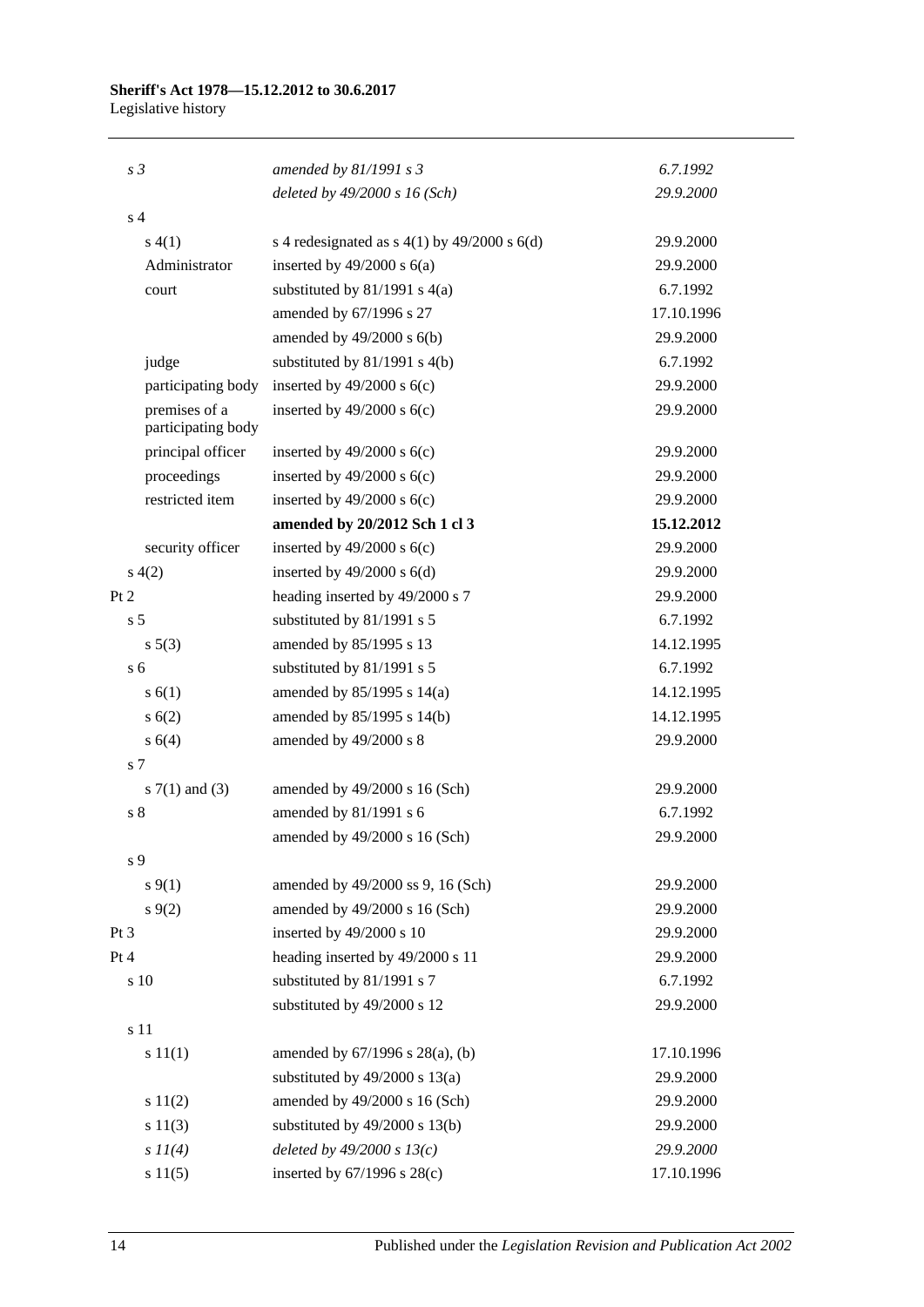|                 | substituted by $49/2000$ s $13(d)$                | 29.9.2000  |
|-----------------|---------------------------------------------------|------------|
| s 12            |                                                   |            |
| s 12(1)         | amended by $81/1991$ s 8                          | 6.7.1992   |
|                 | amended by $49/2000$ s 16 (Sch)                   | 29.9.2000  |
| $s\ 12(2)$      | amended by $81/1991$ s 8                          | 6.7.1992   |
| $s\ 12(3)$      | amended by 81/1991 s 8                            | 6.7.1992   |
|                 | amended by $49/2000$ s 16 (Sch)                   | 29.9.2000  |
| s <sub>13</sub> | deleted by $49/2000 s 16$ (Sch)                   | 29.9.2000  |
| s <sub>14</sub> | amended by $49/2000$ s 16 (Sch)                   | 29.9.2000  |
| $s$ 15 $A$      | inserted by $49/2000$ s 14                        | 29.9.2000  |
| s 16            |                                                   |            |
| s 16(1)–(3)     | inserted by $49/2000$ s $15(d)$                   | 29.9.2000  |
| $s \ 16(4)$     | s 16 amended by 67/1996 s 29                      | 17.10.1996 |
|                 | s 16 amended by 49/2000 ss $15(a)$ —(c), 16 (Sch) | 29.9.2000  |
|                 | s 16 redesignated as s $16(4)$ by 49/2000 s 15(d) | 29.9.2000  |

## **Transitional etc provisions associated with Act or amendments**

#### *Statutes Amendment (Courts Administration Staff) Act 1995*

#### **20—Transitional provision**

(1) An appointment to a non-judicial office or position made or purportedly made before the commencement of this Act in accordance with an Act that is amended by this Act will be taken to have been duly made under the statutory provisions that, as amended by this Act, provide for the making of such an appointment as if this Act had been enacted and in force at the relevant time.

## *Statutes Amendment and Repeal (Security and Order at Courts and Other Places) Act 2000*

#### **24—Transitional provision**

- (1) A person who was, immediately before the commencement of this section, employed as a court orderly subject to the *[Public Sector Management Act](http://www.legislation.sa.gov.au/index.aspx?action=legref&type=act&legtitle=Public%20Sector%20Management%20Act%201995) 1995* continues in employment as a sheriff's officer and member of the staff of the State Courts Administration Council and will be taken to have been appointed by the sheriff as a security officer.
- (2) A person who was, immediately before the commencement of this section, employed as a court orderly but not subject to the *[Public Sector Management Act](http://www.legislation.sa.gov.au/index.aspx?action=legref&type=act&legtitle=Public%20Sector%20Management%20Act%201995) 1995* continues in employment as a sheriff's officer appointed under s 6(3) of the *[Sheriff's Act](http://www.legislation.sa.gov.au/index.aspx?action=legref&type=act&legtitle=Sheriffs%20Act%201978) 1978* on the same terms and conditions as applied to the person's employment as a court orderly immediately before that commencement and will be taken to have been appointed by the sheriff as a security officer.
- (3) Nothing in this section—
	- (a) affects an employee's remuneration; or
	- (b) affects the existing or accrued entitlements of an employee; or